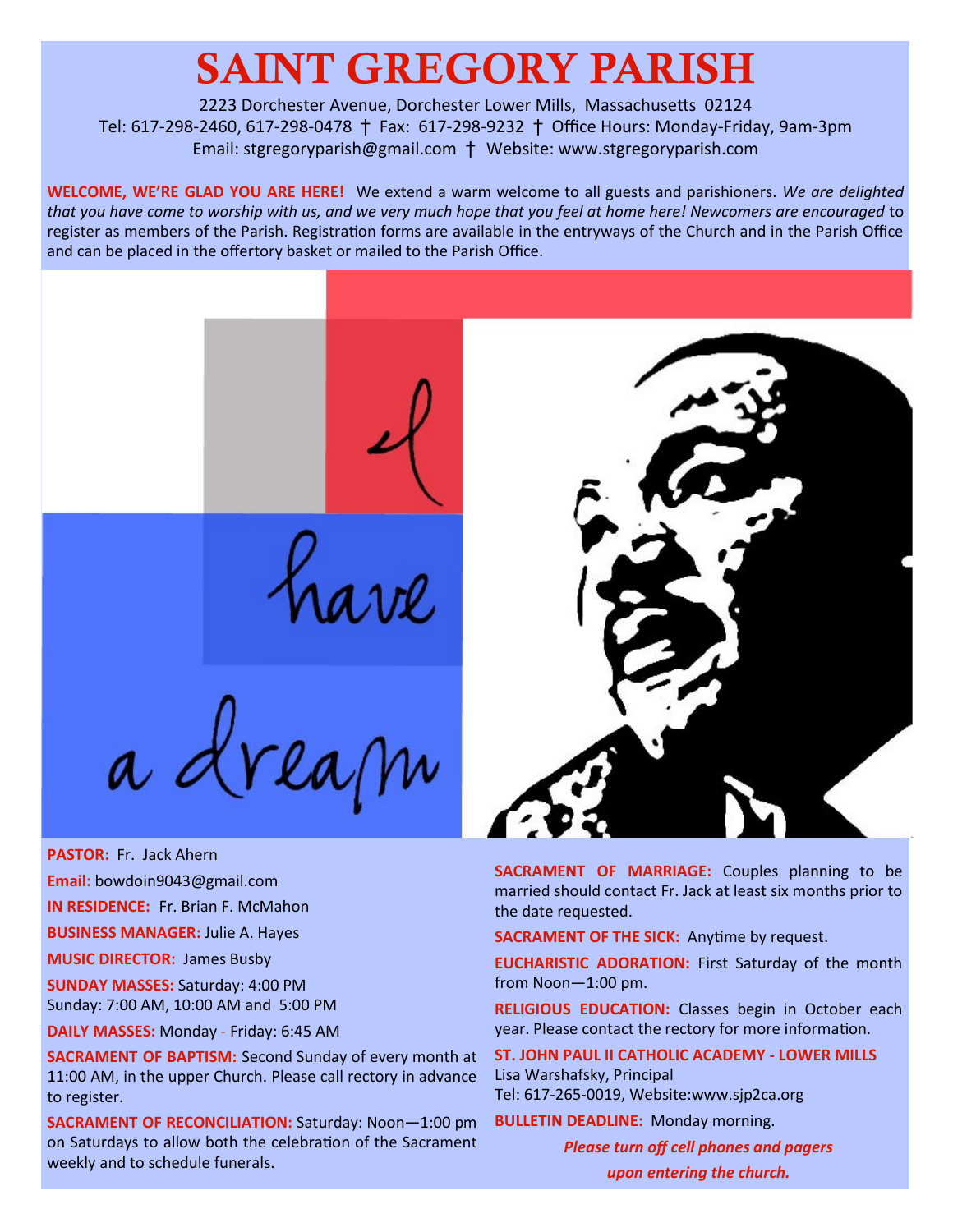# Saint Gregory Parish Dorchester, MA





# **SATURDAY, JANUARY 16**

4:00 PM William O'Connell (Memorial)

# **SUNDAY, JANUARY 17**

| $7:00 \text{ AM}$ | Edmund, Margaret & Mary Holmes (Mem)       |
|-------------------|--------------------------------------------|
| $10:00$ AM        | Kathleen Sullivan & Marianne Collins (Mem) |
| 5:00 PM           | Ruth Dwyer (1st Anniversary)               |

#### **MONDAY, JANUARY 18**

6:45 AM Peace and Justice

#### **TUESDAY, JANUARY 19**

6:45 AM Mary Magdalene Thuy Nguyen (Anniv.)

#### **FRIDAY, JANUARY 22**

6:45 AM Parishioners of St. Gregory Parish

#### **SATURDAY, JANUARY 23**

4:00 PM Rita Fraser (4th Anniversary)

# **SUNDAY, JANUARY 24**

7:00 AM Annie Skalecki Woloschuk (Anniversary) 10:00 AM Kathleen Sullivan & Marianne Collins (Mem) 5:00 PM Kevin & Taryn (Special Intention)



#### **Please keep in your prayers**

Please pray for Catherine Murray, Bob McMahon (Father Brian's brother) and all those who have died recently that they may rest in God's peace. Please also remember their families and friends that they might know the gift of God's loving consolation.

#### **Parish Offertory—Sunday, January 10, 2021**

**\$5,336.00** (*includes online and mailed in giving).* To give online go to stgregoryparish.com and click on the green button "Get Started". For help, call Julie at the rectory.



**WE NEED TO TAKE CARE OF EACH OTHER**

I am seeing way, way more positive diagnosis of Covid-19 in my ministry. I am concerned for your safety and well-being. I am hopeful as the vaccinations continue but we have many months ahead of us before its good effects realized. Please act with an abundance of caution. Be safe.

*Please remember that the dispensation from the obligation for Sunday Mass continues* and that the Cardinal and I encourage people to stay safe. I look forward to the day where all of us can again gather, but now is not the right time for many.

**Social distancing is important**. Please do not remove the tape that blocks off the benches. This is necessary for social distancing.

**There is no Offertory Collection by basket**. There are receptacles at the doors for the offering.

**Dress Warmly for Church:** While there will be heat in the church during the cold weather, following pandemic safety precautions, windows and doors will still be kept open as much as possible for ample ventilation. So please be prepared and dress warmly when you come to church. Sorry for the inconvenience.

**Reception of Holy Communion** is only by hand. Both the minister of the Eucharist and the communicant will have masks on at the time of distribution.

**Assistance:** If you need food or any other kind of assistance, please free to call Fr. Jack or Julie at the rectory.